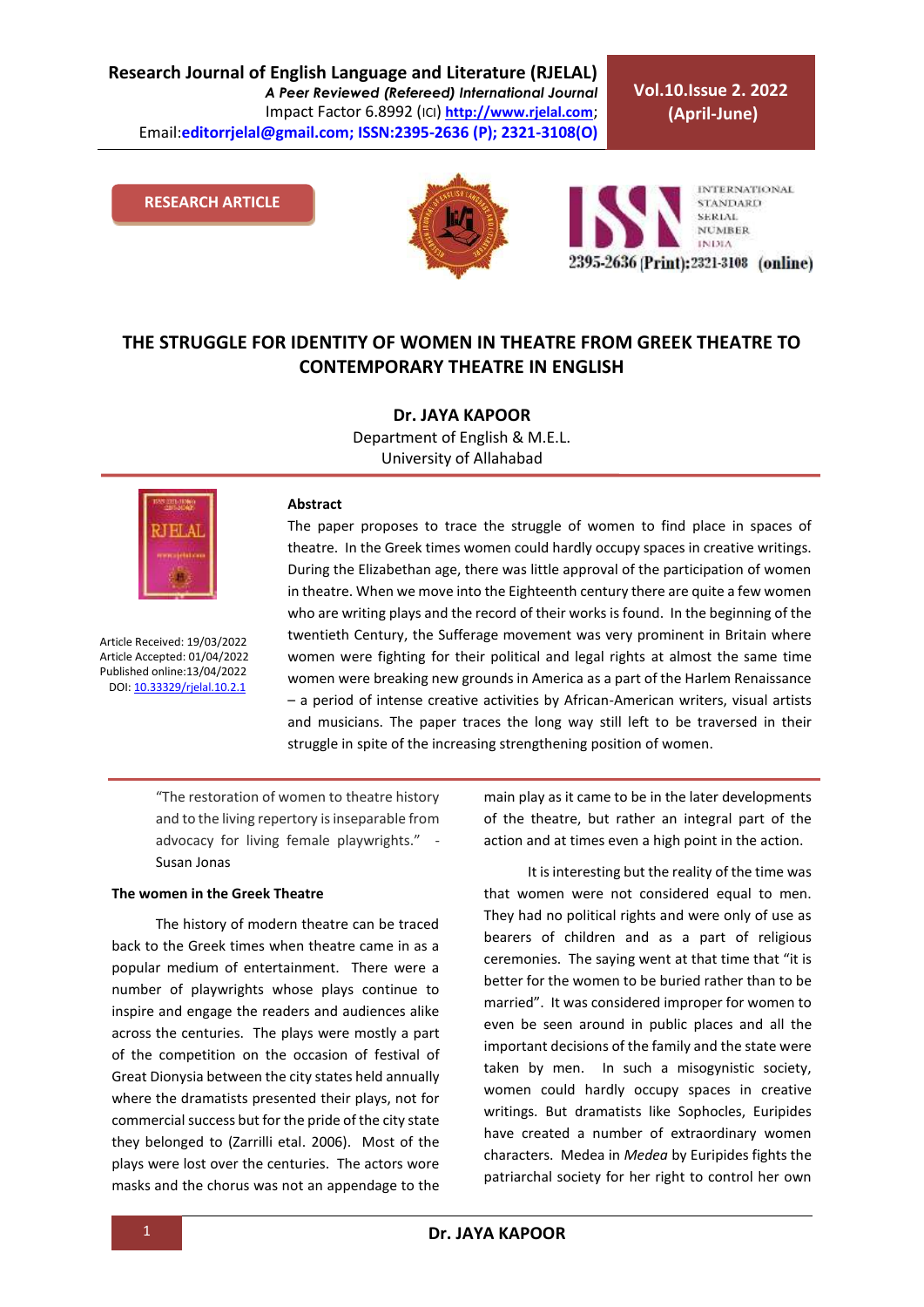life and in the process kills not only her husband Jason's new mistress Corinth but also her own children from Jason, Electra in *Electra and* Orestes by along with her brother Orestes avenges for the murder of her father from her mother, Clytemnestra in *Oresteia* by Aeschylus murders Agamemnon who had forcibly married her after murdering her first husband. When he comes back from the Trojan war and spurns her, she plots his murder with her lover . What could have been the reason for such awesome stories woven around women? The probable answer is that like all great writers,

The picture did not change much during the next few centuries. The playhouses had often been frequented by prostitutes luring prospective customers. The church forbade public enactment of plays and theatres were closed down. But it was the church which later found the plays to be a very useful platform for propagating its views among 8the illiterate and common people through morality plays. This gave a new impetus to the theatre. Women still not welcome in theatres either as dramatists or even more as actors. But as Helena Modjeska puts it, the link between the ancient and modern theatre comes from the comedies by a woman, a German nun in the tenth century. Hrosvitha was a nun in the convent of Gandersheim. She was very well versed in the Latin literature and wrote a lot of poetry and some comedies. The comedies were all performed by the nuns of the convent before the royal court and high Church officials. The plays usually had very strong women characters. She was from a nobel family from South Germany and entered the convent of Gandersheim as a catholic nun. She has almost 6 dramas in Latin written in rhymed prose. She wrote as an objection to the secular comedies and adopted the same style to write about the lives of saints. Her most famous work was *Gallicanus*.

But even during this phase of the phenomenal growth of theatre in England, there was little approval of the participation of women in theatre and men continued to enact roles of female characters. But in Italy and other countries across Europe, women were getting to be accepted on the stage. Isabella Andreini was among the most well known actresses during the late sixteenth century in Italy and a member of the theatre company called the 'Gelosi'.

There were a number of rulers who not only patronized theatre but were instrumental in the development of theatre. Queen Elizabeth, Queen Anne (Wife of James I), Catherine de Medicis, Marie de Medicis were not only great patrons but were instrumental in encouraging other influential women to partonize theatre. Queen Anne was known to have performed in several Masques along with an active involvement in production of the court masques.

Women across social classes were also dramatists, translators, shareholders, employees in theatres and most importantly they were audiences in performances , making their presence in a theatre gradually acceptable as actresses as well.

Another important milestone reached in the participation of women in theatre was as managers and other responsibilities like running acting schools. The first woman to manage a theatre company was from Germany where she became the manager of the first German court theatre. Mrs Velthen was the wife of the company owner and after his death, she became the owner and manager of the company. Frederica Caroline Neuber also called Neuberin started an acting school as well by the name of Leipsic school of acting and built up an excellent repertory of plays. Her company faced stiff competition from the more popular forms like burlesque but she succeeded in creating a body of theatre with good quality productions.

Another woman from the German theatre who needs to mentioned for her achievements as an actor at the beginning of the nineteenth century, is Antoinette Sophie Schroeder. Sophie Schroeder struck a balance between the realist approach of Hamburg School of acting and the idealist poetic approach of the Weimer School. She set a bar for the later generations to match or cross.

Women were a part of the Masque and there was no objection too that. Participating in Masques was not a taboo for women in the 16th Century mainly because it was more of a social activity and women wore masks. But when it came to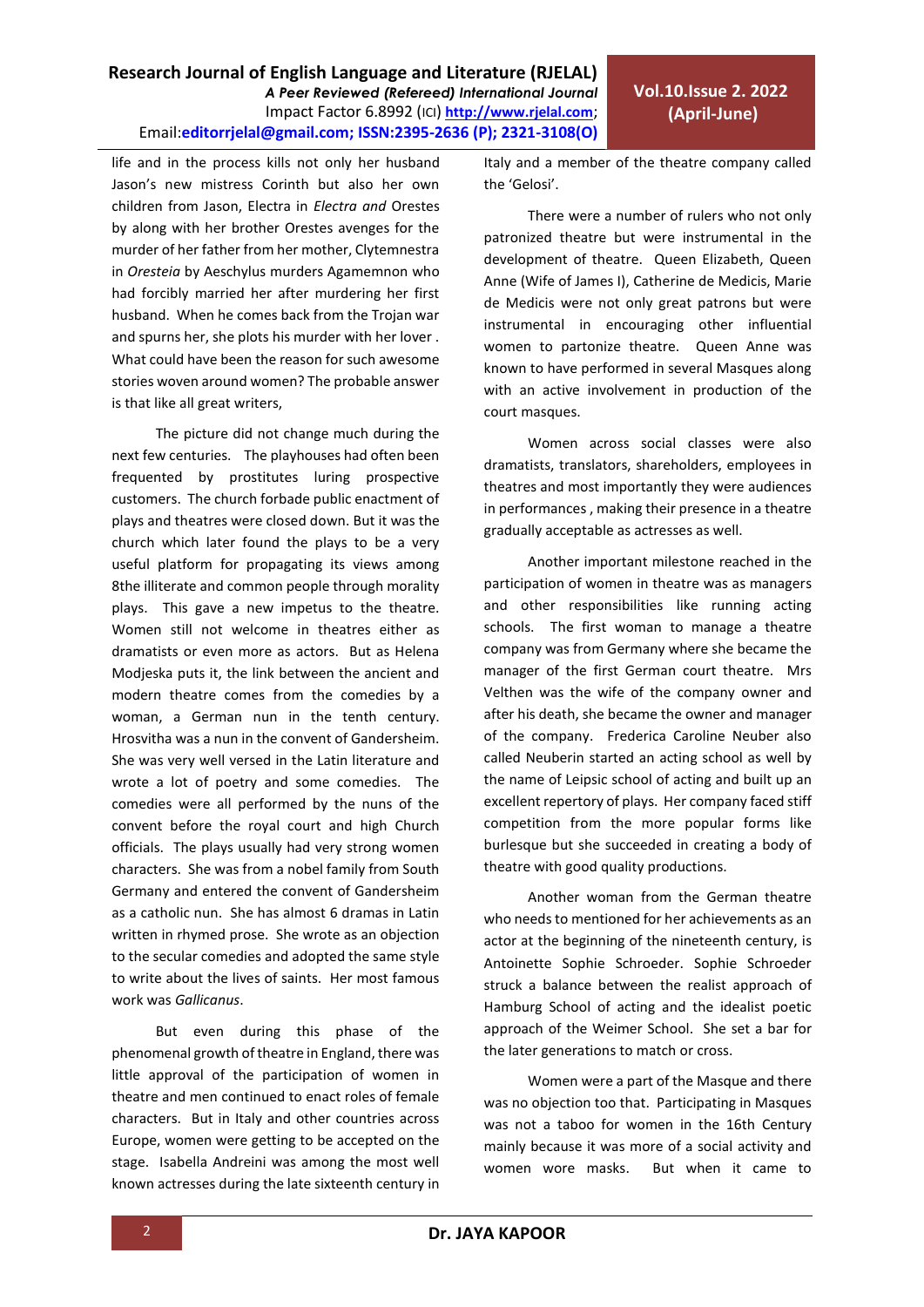**Research Journal of English Language and Literature (RJELAL)** *A Peer Reviewed (Refereed) International Journal* Impact Factor 6.8992 (ICI) **[http://www.rjelal.com](http://www.rjelal.com/)**; Email:**editorrjelal@gmail.com; ISSN:2395-2636 (P); 2321-3108(O)** 

professional theatre, women were certainly not to be a part of the stage. The first time people saw women on the stage was in performances of a French theatre company patronized by the queen of King Charles II, Henrietta Maria. But with the growing influence of the Puritans in society, the company was thoroughly condemned and had to return to France.

The actresses were enigmatic figures for the people. Their presence in theatre was a novelty by itself but there was more to the women in theatre than that. They were required to be trained in reading, writing, social skills, singing , dancing, along with possessing attractive appearance. And since they were regularly entertaining the royal and other noble families, they were also interacting socially with elite. The first known performance where a woman enacted a lead role was Desdemona in *The Moor of Venice* in 1660 by Margaret Hughes. Later many women started appearing on stage, the more remarkable being Nell Gwynne, Anne Lacegirdle, Elizabeth Barry, Anne Oldfield. Sarah Siddle was one of the earliest actresses who gave respectability to the profession and made a mark solely by way of their talent and hard work. She was very famous for her roles of tragedians. Sarah Bernhardt was another remarkable actress who won international fame for her work. Apart from acting, Benhardt was also a writer and wrote several plays and poetry. She has a star dedicated to her name in the Hollywood walk of fame.

By this time women were well established as actors in theatre as well as in films. The other journey that women had to undertake was as dramatists. After the first foray into writing plays with Hrosvitha, there was a long wait and a gap of centuries where no development could happen and women did not find acceptance in theatre as dramatists. It was only by the middle of the seventeenth century that we come to the first woman dramatist, Aphra Behn. She was a key restoration dramatist with several very successful plays like *The Rover* and *The Forc'd Marriage*. She wrote several novels and poetry in the later part of her life so much as for the fact that she was one of the earliest women, possibly the first, to have become a professional writer and earned a living through her writings. Her life and achievements were brought into focus through the works of Bloomsberry group writers like Virginia Woolf and Vita Sackville-West. Though there were several women who wrote masques and translated plays like Jane Lumely, Mary Herbert, Margret Cavendish and Elizabeth Egerton, Behn was the one to win acclaim and credibility as a dramatist. She was followed by several women who wrote dramas and had successful run as dramatists and included Susannah Centlivre, Sophia Lee, Elizabeth Inchbald, Joanna Baillie.

Elizabeth Cary who wrote *Tragedy of Mariam*  (1602,1613) was writing at the height of the popularity of theatre in England but there is very little recognition given to her work even in period specific studies though she was a very successful writer. Margret Cavendish the writer of *The Bell in Campo*(1662) and *Convent of Pleasure*(1668) was the other remarkable writer whose plays were very successful but who fails to find a mention among the greats of her age.

When we move into the Eighteenth century there are quite a few women who are writing plays and the record of their works is found. Mary Pix who wrote *The Spanish Wives*(1696) worked with Delariviere Manley and Catherine Trotter. As a group of women writers they did remarkable work and also faced a lot of social stigma for their presence in a territory marked for men. Hannah Cowley who wrote *The Belle's Strategem* (1780) was another notable dramatist along with being a poet with a formidable reputation.

By the beginning of the nineteenth the feminist voices had started gaining strength. Following Behn's footsteps, a number of other women started writing plays and some of them became successful. These literary figures included Delariver Manley (1670-1724), Mary Pix (1666- 1709), Susannah Centlivre (c.1667-1723), Frances Sheridan (1724-1766), Elizabeth Griffith (1727- 1793), Elizabeth Inchbald (1753-1821), Harriet Lee (1757-1851), Joanna Bailie (1762-1851) and Hannah Cowley (1743-1809).

A very important person who emerged in this phase and had a very long term impact on the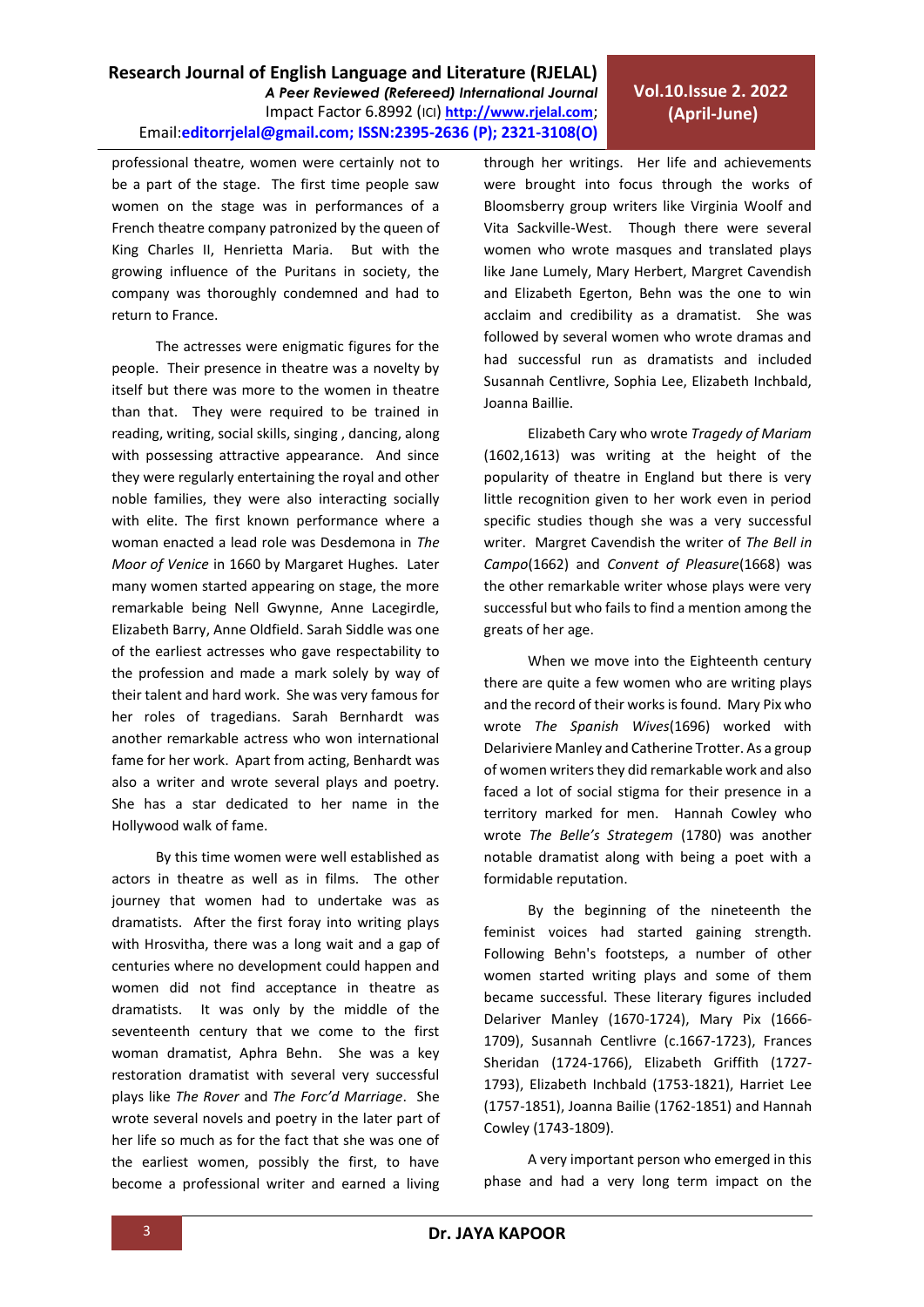**Research Journal of English Language and Literature (RJELAL)**

Email:**editorrjelal@gmail.com; ISSN:2395-2636 (P); 2321-3108(O)** 

*A Peer Reviewed (Refereed) International Journal* Impact Factor 6.8992 (ICI) **[http://www.rjelal.com](http://www.rjelal.com/)**;

Royal Victoria Hall and Coffee Tavern from her aunt and renamed it The Old Vic in 1912. After initial attempts to get only musical organized at the place, she was compelled to stage plays there and these were mostly Shakespeare plays. Her contribution to nurturing English opera is landmark and so is her enthusiasm for Shakespeare's plays where a lot of the stars of films and theatre were nurtured. Her enthusiasm for staging plays with a high quality changed the way theatre was perceived or the expectations people could have from a theatrical production. The Old Vic became an institution that nurtured generations of theatre in terms of writing as well as productions.

direction of theatre was Lyllian Byllis. She inherited

In the Nineteenth century, a dramatic form emerged where the presence of women on the stage was not unwelcome. In fact it was the high point of the play. These were the Victorian burlesques which were parodies of classic plays and stories with a a lot of parodies of popular songs, lots of music, double meaning dialogues and slapstick bawdy comedy. By the middle of the Nineteenth Century, the burlesque was a very popular form there as well. Although women performing in these plays were never looked upon with a lot of respect but it did help in breaking the taboo of the presence of women on the stage.

In the beginning of the twentieth Century, the Sufferage movement was very prominent in Britain where women were fighting for their political and legal rights. Plays written specifically for the movement were an attraction for the meetings and most often formed the closing note of the meetings. A remarkable play at this was Christopher St. John's *The First Actress* based on the life of Margret Hughes

At almost the same time women were breaking new grounds in America as a part of the Harlem Renaissance – a period of intense creative activities by African-American writers, visual artists and musicians. Regima M. Anderson played a pivotal role in the movement. She was a playwright and one of the founder members of the Harlem Experimental Theatre. Georgia Douglas Johnson was an important part of this movement in several ways. She hosted Salon parties on Saturdays where freewheeling discussions were held by some of the most prominent figures associated with the movement. She was also a dramatist and several of her plays were well received. Marita Bonner, better known for her play *Purple Flower* is also an important part of the Harlem Renaissance. Zora Neale Hurston (1891-1960) becoming an extremely successful author and widely praised for her novels. Her first play, *Color Struck* was published in 1925 and her best known play, *Mule Bone* (1930) was in collaboration with Langston Hughes.

Among the early American dramatists was Mercy Otis Warren whose plays were never staged. She wrote mainly political satires and emerged as a radical writer who inspired a lot of women to take up writing drama. A dramatist who was inspired by Warren but wrote lighter satires was Susanna Rowson. She was a dramatist who also started acting in her plays. The most remarkable play by Rowson is *Slaves in Algiers* (1794)

In the first half of the 20th century, numerous women dramatists published their plays. Zona Gale (1874-1938) wrote a total of seven plays but also wrote short stories, novels and poetry. Her best play, *Miss Lulu Bett* (1920) was an adaptation of an earlier novel and was awarded the Pulitzer Prize for Drama in 1921. One of the most influential playwrights of the time was Susan Glaspell (1876-1948). Glaspell won the Pulitzer Prize for Drama in 1930 for her play *Alison's House*. Another central figure in American drama was Lillian Hellman (1905-1984). Her best known plays are the *Children's Hour* (1934), *The Little Foxes*(1939) and *Toys in the Attic* (1960). Anna Cora Mowatt was an actress who started writing plays and later turned to writing novels very successfully. She belonged to a "respectable" family and took to the stage for financial constraints. Her autobiography *Autobiography of an Actress* is an important account of the place and struggle of women in her times.

By the beginning of the 20<sup>th</sup> Century, women were firmly in place in theatre. Innes(1992) cites By giving giving the title 'Present tense - feminist theatre' to his book on the development of theatre in the twentieth Century, he indicates towards the emergence of women dramatists as a potentially energising force, given their political drive and desire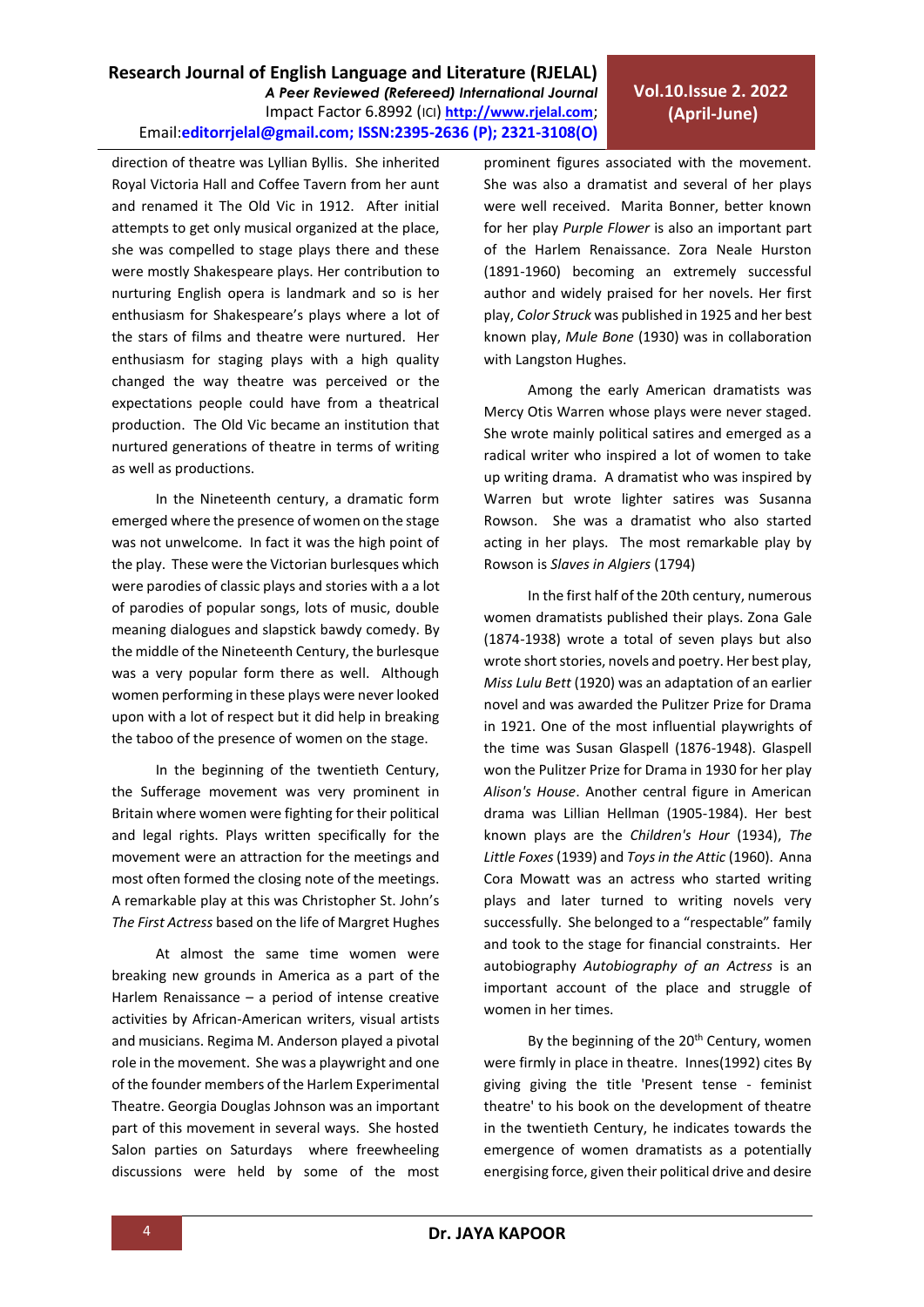# **Vol.10.Issue 2. 2022 (April-June)**

to experiment. This sets them apart and signals a new departure from the patterns and categories of playwriting.(Aston, 1994). But there was a lot to be desired in recognizing the capabilities and contribution of women to theatre. Brecht was a big influence on theatre and gave a new direction and a new language to theatre. But there was lot left to be desired when it came to finding women with creative freedom. Women stage directors were hard to come by and directors found it difficult to work with freedom. The mid twentieth century was an important phase when dramatists like Gertrude Stein and director Joan Littlewood created new spaces for women in theatre.

The plays of Gertrude Stein (1874-1946) are deeply influenced by Modernism. Stein was an influential figure in drama and literary life in the United States. She used obscure language and shifted grammar in a way that suited her.

Joan Littlewood was deeply influenced by the theatre of Brecht. She established the Theatre Workshop wither husband Gerry Raffles, and some other friends which operated out of Stratford till it went to Theatre Royal in 1953. It won international reputation for its productions including Brecht's *Mother Courage* and Shelagh Delaney's *A Taste of Honey*. Littlewood combined slapstick humour with serious satire to set a new style in improvised theatre. Dramatists like Ann Jellicoe at the Royal Court and Shelagh Delaney at Theatre Workshop were important writers in Britain and Susan Glaspell won a lot of respect as a dramatist but the following years did not find a generation of dramatists inspired by their success. It was only in the Eighties that we find Caryl Churchill, Pam Gems , Beth Henley Marsha Norman and Wendy Wasserstein inspiring a generation of young women to take up careers as dramatists.

By the time we come to the Seventies, the feminist movement has led to radical awareness about the need of mainstreaming the marginalized half of the world. In theatre the movement was reflected in the form of the development of the feminist theatre.

The feminist theatre could be seen as a mix of the feminist critical theory applied to theatre and also theatre as a laboratory for the Feminist ideas. Aston cites Goodman to define feminist theatre as "feminist theatre is 'informed by' a number of disciplines, including, for example, women's studies, media studies or politics, at the same time as it is marginalised 'even within otherwise "liberal" institutions'". Women were not just a part of the play whose primary subject need not be woman and certainly no influence on the projected vision of the writer. By the time we come to the Eighties, the feminist approach is very well defined with a lot of variations. Playwrights like Simone Benmussa(*The Singular Life of Albert Nobbs*), Helen Cixous(Portrait of Dora), Caryl Churchill(*Top Girls*), Adrienne Kennedy(*Funnyhouse of a Negro*) and Maria Irene Fornes(*Fefu and Her Friends*) concentrated on the marginalization faced by women. They redefine the way theatre looked upon itself and deconstructed the way stories were told to bring out a narrative about women embedded in the grand narratives borne from the a man's imagination even when they were stories about women.

In the 1970s, several shows created and performed by blacks were mainstream successes. Ntozake Shange's *for colored girls who have considered suicide / when the rainbow is enuf* (1976), a series of poetic dance monologues in support of black women, set the standard for much feminist theatre. Maria Irene Fornes' T*he Successful Life of 3* , Susan Lori Parks' *Topdog/Underdog* are remarkable examples of feminist theatre.

Caryl Churchill's *Top Girls* brought her into limelight and established her as a leading voice in not just feminist theatre but also as a leading British dramatist of the previous century. Her works have called attention to the way theatre represented women.

Wendy Wesserstein is one of the most commercially successful dramatists of the American theatre. Her *Heidi Chronicles* deals with the life of Heidi as from high school through her growing up, and her experiences with feminist movement and moving on from there to finding an identity beyond in a light-hearted humorous tone. Though some scholars were critical of the liberal approach of her plays but it is generally accepted that they did carry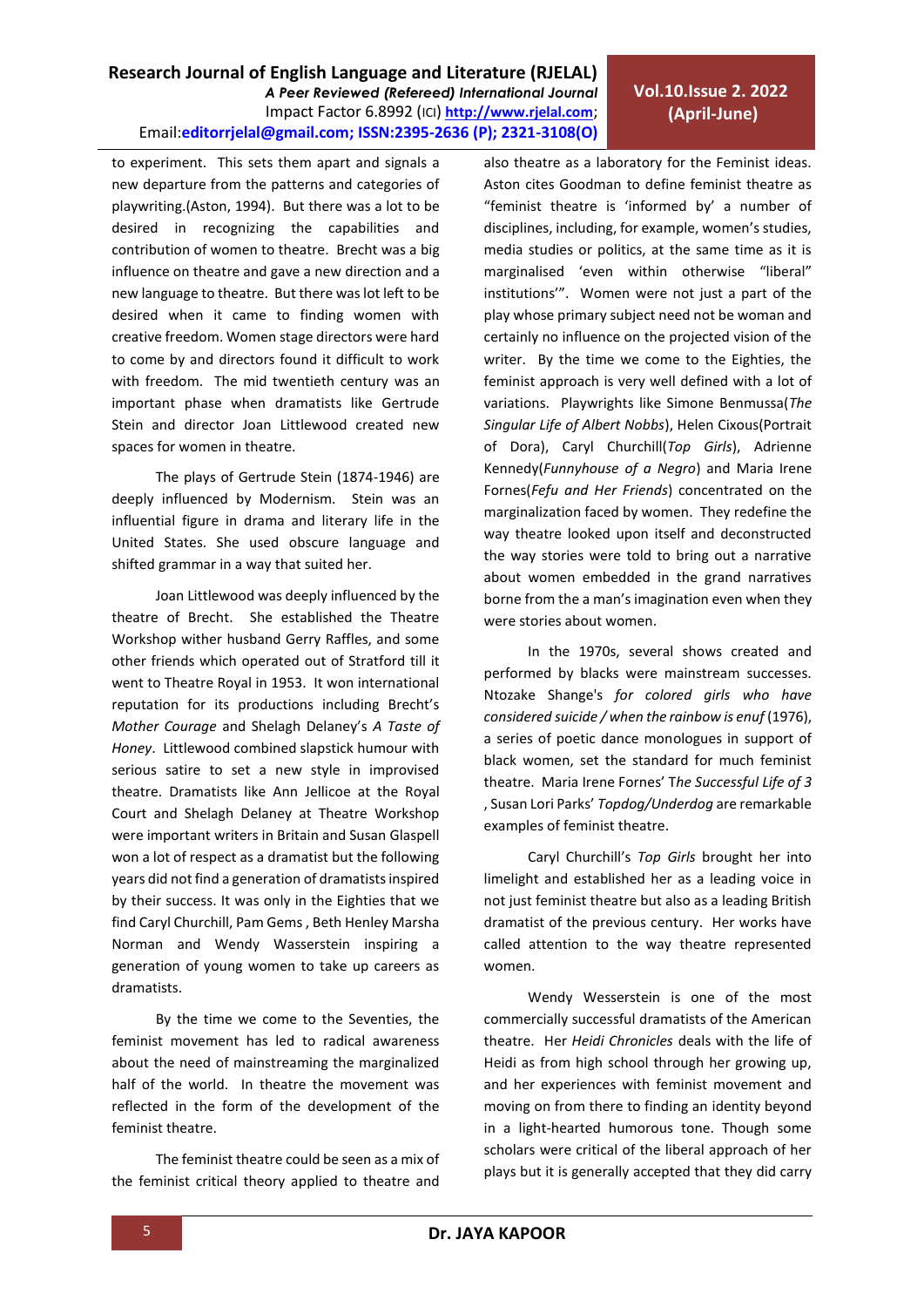**Research Journal of English Language and Literature (RJELAL)**

Email:**editorrjelal@gmail.com; ISSN:2395-2636 (P); 2321-3108(O)** 

*A Peer Reviewed (Refereed) International Journal* Impact Factor 6.8992 (ICI) **[http://www.rjelal.com](http://www.rjelal.com/)**;

Venessa Bates, Joanna Murrey-Smith, Lally Katz while among the directors, Cate Blanchett has earned a worldwide reputation through her productions in association with the Melbourne Theatre Company. Patricia Cornelius is a playwright, novelist, dramaturge and founding member of Melbourne Workers Theatre and Van Badham is a renowned theatre activitist and critic. Among the major dramatists of the feminist theatre are Alma De Groen (*Vocations*), Dorothy Hewett (*The Chapel Perilous*), Noëlle Janaczewska (*Historia*), Eva Johnson(*Murras*), Jenney Kemp(*Remember*), Tes Lyssiotis(*Forty Lounge Café*), Suzanne Spunner(*Running Up a Dress*). Over the last three decades, they have explored ideas like racism, rape,

the awareness about the issues and experiences of

sides writing feminist theatre include Emily Mann, Zelda Fichandler, Joe Anne Akalitis, Megan Terry, Beth Henley, Yvonne Brewster, Thea Sharrock and

Some other notable dramatists from both

Among the major Australian playwrights are

women to a broader public.

Katie Mitchell.

mother-daughter relationship, man-woman relationship, ethnicity in their plays. They have explored the ideas from the perspective of women and their experiences as distinct from the responses elicited by a predominantly patriarchal system.

The Canadian women playwrights are as diverse as the multicultural multiethnic Canadian society. Canada has an active theatre scene with quite a lot of participation of women. Women are present in departments like costume designing, assistant directors, administrators though their participation as actors, dramatists and directors – the limelight people is still only in about a third of the total productions.

Sharon Pollock has greatly contributed to establishing the identity of Canadian theatre through her works as well as her views about theatre. She set up Garry Theatre as a place where plays are staged and people can walk in for watching even without purchasing a ticket.

Joan MacLeod explores the racial and social issues in her plays which are mainly political. One of her most remarkable plays is *The Hope Slide* is a monologue about the struggle of an actress to live a life on her own terms unfettered by the social constraints. Djanet Sears, Marie Clements, and Judith Thompson are some other remarkable

Tracy Power's plays *Miss Shakespeare* and *J Ceaser* with their all female cast exploring the new paradigms of storytelling show the strengthening voice of the women in Canadian theatre and in the theatre across the world.

#### **Conclusion**

dramatists from Canada.

To conclude, the women might have come a long way in making a mark in theatre but there are vast gaps and areas where a lot of ground needs to be covered. Playwright David Edgar signals 'the explosion of new women's theatre' in the 1980s, and theatre critic Benedict Nightingale, endorsing Edgar's view, cites women's drama as the 'most positive aspect' of the 1980s, an otherwise 'barren decade for new drama' (Aston, 1995). The hope comes in the form of an observation by a noted theatre critic about Britain which could be equally applied to the general feeling about theatre that while it seems that no exciting new talent seems to be emerging in the male playwrights but theatre is abuzz with fresh ideas and explorations by a host of extremely talented women.

#### **References**

- [1]. Aston, Elaine. (1995), An Introduction to Feminism and Theatre, Cambridge: Cambridge University Press.
- [2]. (1999). Feminist Theatre Practice:A handbook, London, Routledge.
- [3]. Bennet Susan(1997). Theatre Audiences, London, Routledge
- [4]. Innes, C (1992). Modern British Drama 1890– 1990, Cambridge: Cambridge University Press.
- [5]. Pewny, Katharina, Staging Difference: Theater–Representation– Politics.(2000) Topics in Feminism, History and Philosophy, IWM Junior Visiting Fellows Conferences, Vol. 6, edited by Rogers, Dorothy, Joshua